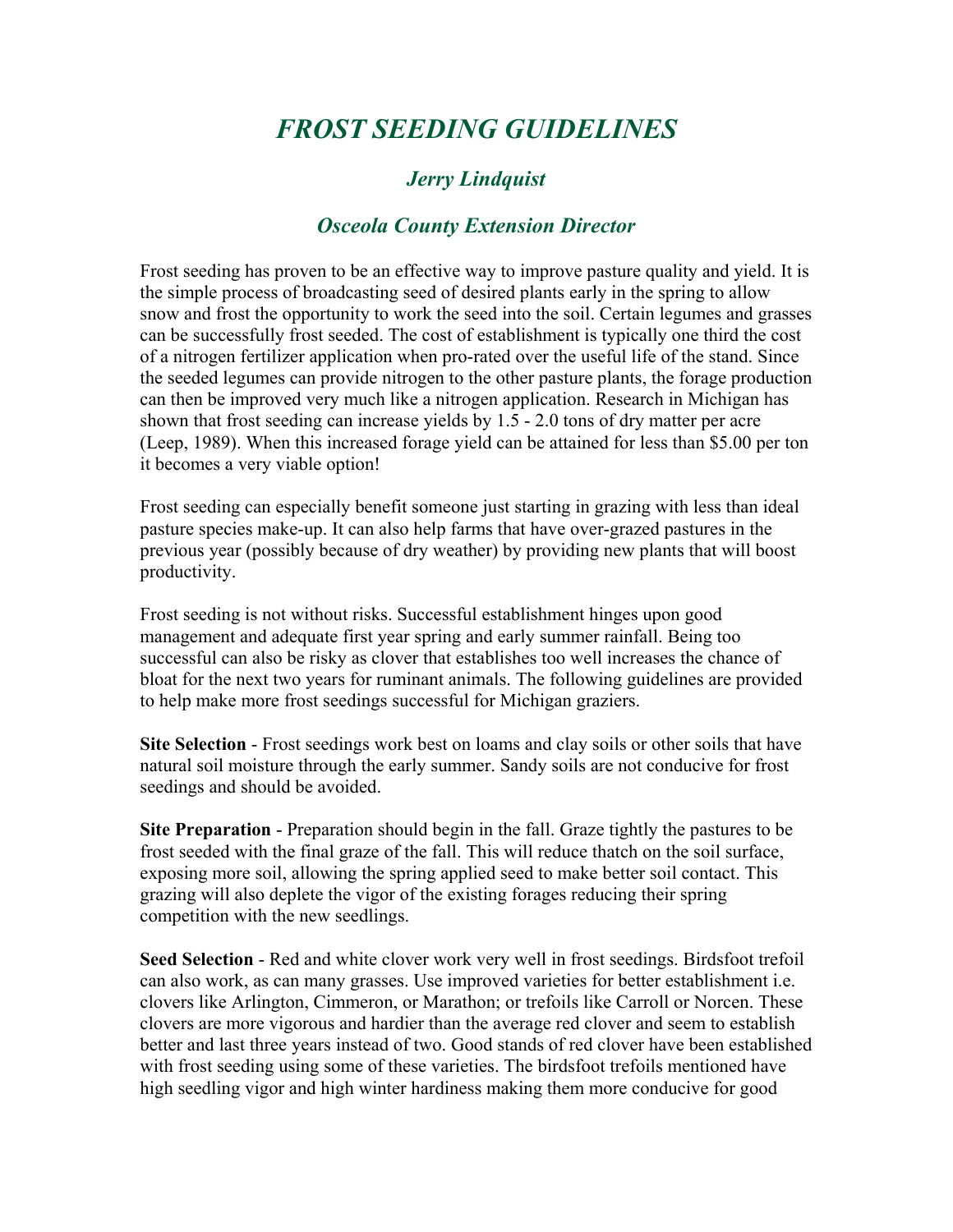stand establishment. Another advantage of Trefoil is that it does not cause bloat like the clovers do.

**Seeding Practice** - Broadcast inoculated seed (consider double inoculating trefoil) approximately 45 days before grass growth begins. It is best to broadcast on a shallow snow base. Snow allows you to easily determine where you have spread to avoid gaps in the spreading pattern. Snow, along with the later frosts, helps to settle the seed into the soil better. Avoid spreading on a snow base over eight inches deep as a sudden thaw can and run-off can wash seed away. Do not apply trefoil in the same year as red clover. Studies in Osceola County by the author in 1989 -90 found that red clover significantly reduced trefoil seedling establishment. If both are desired seed trefoil first and wait two years before seeding clover. Based on all of the above recommendations, if conditions are perfect, seed 6 pounds of red clover per acre, if they are average seed 8, and if conditions are below average seed 10 pounds per acre. White clover should be seeded at only 2 -3 pounds per acre because of the large number of seeds per pound. For trefoil the range is 8 -12 pounds per acre based again on pasture conditions. The 12 pound rate of trefoil is higher than most recommendations but with no threat of bloat, and the lower seedling vigor of trefoil, many producers have found it better to apply a few extra pounds per acre rather than to wait for the stand to thicken naturally over the years.

**Fertilization Practice** - It is best to soil test and follow the test recommendations with one exception. Most soil test will recommend nitrogen application on pasture. Nitrogen will stimulate existing forage competition, and since the clovers and trefoils can produce their own nitrogen, the addition of fertilizer with nitrogen should be avoided. If a soil test is not taken a last resort should be to apply 40 pounds per acre of actual phosphorus (90# per acre of 0-46-0) to stimulate early seedling growth. This can be applied in late April to early May.

**Grazing Management** - In the spring let the pasture grow up to 8 inches tall and graze it down moderately tight the first time, remove animals and let it grow up to 8 - 10 inches and graze it to a average level of 4 inches of stubble. Repeat this process throughout the summer and fall using grazing to reduce the competition to the new seedlings. For trefoil try to provide a rest period in the early fall if possible.

When managed properly frost seeding can be used as another tool in intensive managed grazing to increase productivity and to help stretch the grazing season!

## **REFERENCES**

Leep, Richard, "Improving Pastures in Michigan by Frost Seeding," Ag Facts, E-2185, Michigan State University Extension, East Lansing, MI. 48824. 1989.

Lindquist, Gerald, "Pasture Improvement Demonstration Plot", In Proceedings Livestock-Dairy-Forge Field Day. Michigan State University Lake City Experiment Station, Lake City, MI. 49651,1990.